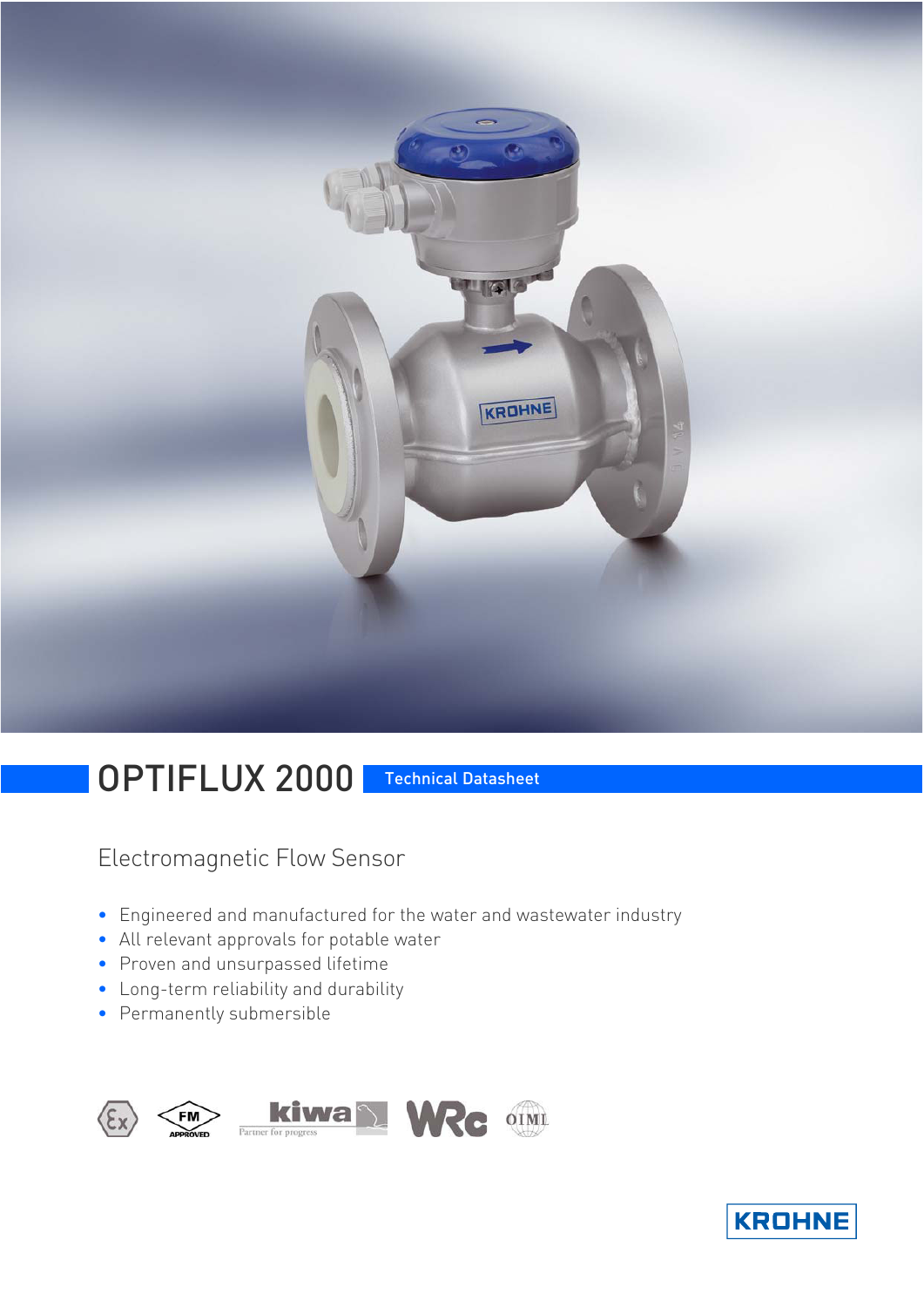## OPTIFLUX 2000 I

## Solution for the water and wastewater industry

The OPTIFLUX 2000 electromagnetic flow sensor is the optimum solution for water and wastewater applications. Its long-term reliability and durability make it the standard flow sensor for the water market.



#### <sup>1</sup> Flanged design

- 2 PP and hard rubber liners
- <sup>3</sup> DVGW and ISO installation lengths

#### **Highlights**

- Drinking water approvals including KTW, WRc, KIWA, ACS
- Proven and unsurpassed lifetime
- Maintenance free
- In situ verification with KROHNE MagCheck
- Compliance with OIML R-49 and ISO 4064
- Optionally permanently submersible, buried underground

#### Industries

- Water
- **Wastewater**
- Pulp & Paper
- Minerals & Mining
- Iron, Steel & Metals
- Power plant

#### Applications

- Water distribution networks
- Irrigation
- Municipal watering
- Water purification
- Cooling stations
- District heating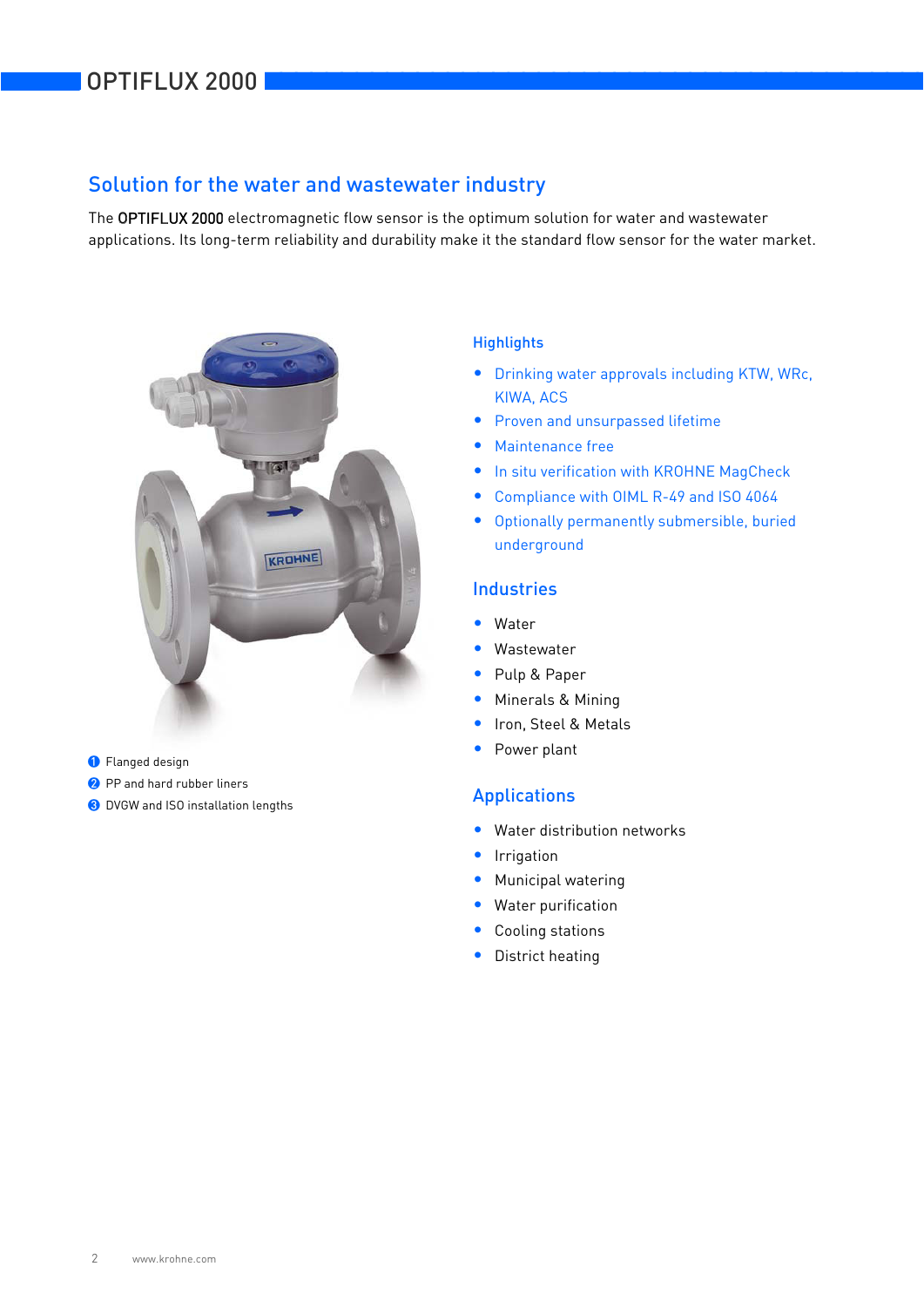## Electromagnetic product range

#### OPTIFLUX converters: All converters fit to all sensors



- **1 IFC 300 High-performance solution**
- **2** IFC 010 Economical solution

#### OPTIFLUX sensors



- **1 OPTIFLUX 1000** Economical solution
- <sup>2</sup> OPTIFLUX 2000 Solution for the water and wastewater industry
- <sup>3</sup> OPTIFLUX 4000 Standard solution for the process industry
- **4 OPTIFLUX 5000** Solution with high-tech ceramics
- **6** OPTIFLUX 6000 Sanitary and hygienic solution

#### Special-purpose flowmeters

 $\bullet$ 







- **1** WATERFLUX 2070 Battery powered watermeter solution
- **2 OPTIFLUX 4040 C** 2-wire solution
- <sup>3</sup> TIDALFLUX 4110 PF Solution for partially filled pipelines
- **4** BATCHFLUX 5015 C Solution for volumetric filling
- **6** OPTIFLUX 7300 C Electrode-free solution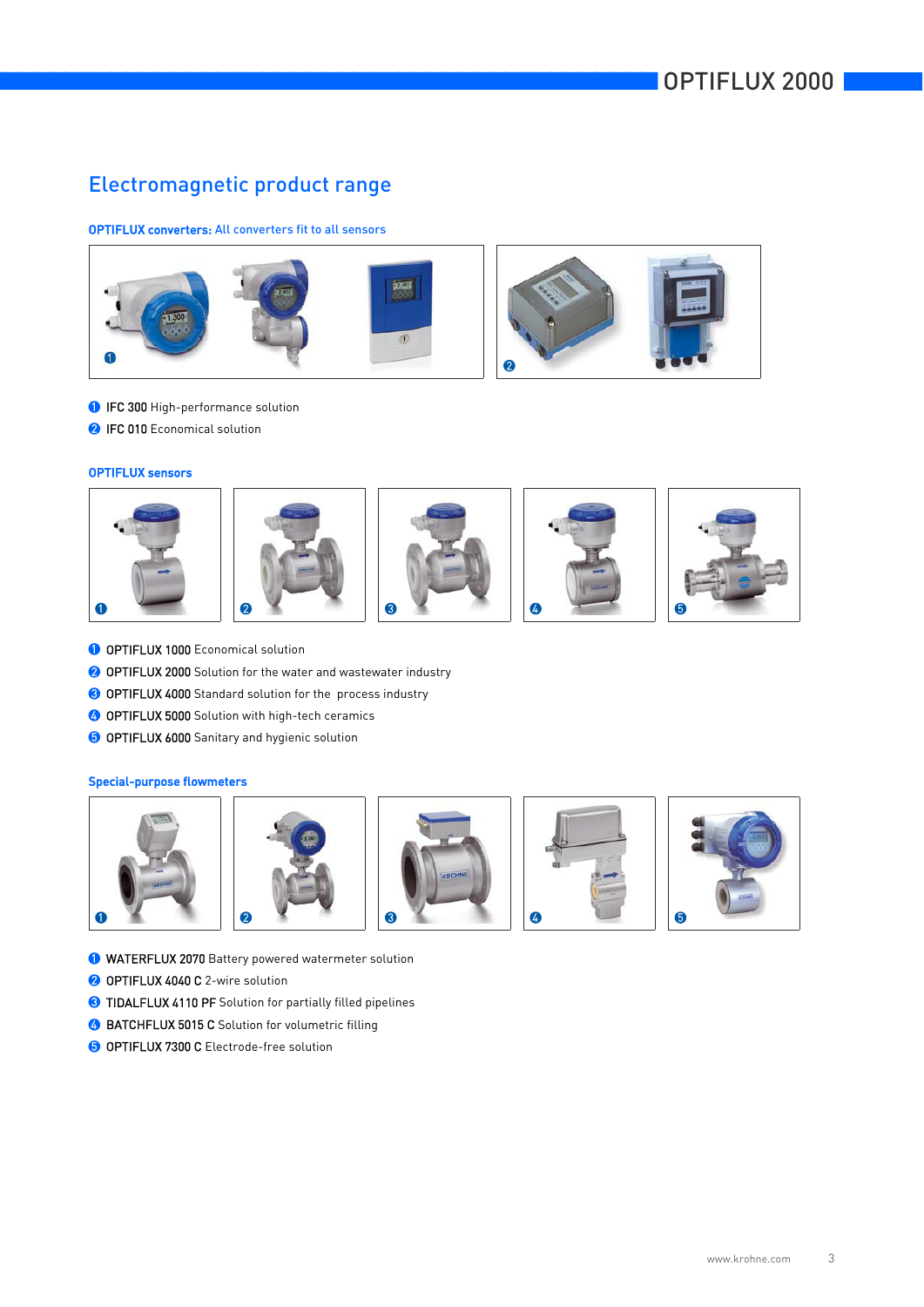## Technical data

| Nominal diameter | <b>VN14</b>    |           |              |              |                       |   |                          |                                                              |                     | <b>VN15</b> |                               |                          |                               |                               |                                      |        |                         | <b>VN16</b>             |                                |             |                                    |                                                              |                                                     |                                               |                                         |                                         |
|------------------|----------------|-----------|--------------|--------------|-----------------------|---|--------------------------|--------------------------------------------------------------|---------------------|-------------|-------------------------------|--------------------------|-------------------------------|-------------------------------|--------------------------------------|--------|-------------------------|-------------------------|--------------------------------|-------------|------------------------------------|--------------------------------------------------------------|-----------------------------------------------------|-----------------------------------------------|-----------------------------------------|-----------------------------------------|
| ASME [inch]      | $\overline{ }$ | ↽         | $\sim$<br>↽  | $\sim$       | $\sim$<br>-<br>$\sim$ | ო | ◅                        | LO.                                                          | ╰                   | $\infty$    | o<br>$\overline{\phantom{0}}$ | $\sim$<br>$\overline{ }$ | ы<br>$\overline{\phantom{0}}$ | ╰<br>$\overline{\phantom{0}}$ | $\infty$<br>$\overline{\phantom{0}}$ | ສ      | ≺<br>$\sim$             | $\infty$<br>$\sim$      | $\sim$<br>ო                    | ╰<br>ო      | $\circ$<br>$\mathbf{r}$            | $\infty$<br>M                                                | ╰<br>5                                              | ◅<br>╰                                        | $\sim$<br>∼                             | c<br>$\infty$                           |
| $DN$ [mm]        | 25             | $\approx$ | $\circ$<br>N | $\circ$<br>Ю | 5<br>∾                | 8 | ∊<br>ᅙ<br>$\overline{ }$ | <u> מו</u><br>$\bar{\mathbf{N}}$<br>$\overline{\phantom{0}}$ | $\circ$<br>LO.<br>- | 200         | 250                           | c<br>l a                 | $\circ$<br>叼<br>ო             | 0<br>$\circ$<br>÷             | 0<br>叼<br>$\mathbf{H}$               | 0<br>읎 | c<br>$\mathbf{C}$<br>×0 | $\circ$<br>$\circ$<br>∼ | $\circ$<br>$\circ$<br>$\infty$ | 0<br>ò<br>ົ | c<br>8<br>$\overline{\phantom{0}}$ | c<br>$\mathbf{\Omega}$<br>$\sim$<br>$\overline{\phantom{0}}$ | $\circ$<br>$\circ$<br>◅<br>$\overline{\phantom{0}}$ | 0<br>$\circ$<br>╰<br>$\overline{\phantom{0}}$ | 0<br>0<br>ౚ<br>$\overline{\phantom{0}}$ | $\circ$<br>$\circ$<br>$\circ$<br>$\sim$ |

#### Nominal flange pressure

| EN 1092-1 - PN 40        |                                                       |  |  |  |  |  |  |  |  |  |  |  |
|--------------------------|-------------------------------------------------------|--|--|--|--|--|--|--|--|--|--|--|
| EN 1092-1 - PN 25        |                                                       |  |  |  |  |  |  |  |  |  |  |  |
| EN 1092-1 - PN 16        |                                                       |  |  |  |  |  |  |  |  |  |  |  |
| EN 1092-1 - PN 10        |                                                       |  |  |  |  |  |  |  |  |  |  |  |
| EN 1092-1 - PN 6         |                                                       |  |  |  |  |  |  |  |  |  |  |  |
| ISO insertion length     |                                                       |  |  |  |  |  |  |  |  |  |  |  |
| ASME B16.5 - 150 lbs RF  |                                                       |  |  |  |  |  |  |  |  |  |  |  |
| ASME B16.5 - 300 lbs RF  |                                                       |  |  |  |  |  |  |  |  |  |  |  |
| ASME B16.5 - 600 lbs RF  |                                                       |  |  |  |  |  |  |  |  |  |  |  |
| ASME B16.5 - 900 lbs RF  |                                                       |  |  |  |  |  |  |  |  |  |  |  |
| ASME B16.5 - 1500 lbs RF |                                                       |  |  |  |  |  |  |  |  |  |  |  |
| AWWA - class B or D FF   |                                                       |  |  |  |  |  |  |  |  |  |  |  |
| <b>JIS 10 K</b>          |                                                       |  |  |  |  |  |  |  |  |  |  |  |
| <b>JIS 20 K</b>          |                                                       |  |  |  |  |  |  |  |  |  |  |  |
|                          | For vacuum load see seperate table.                   |  |  |  |  |  |  |  |  |  |  |  |
|                          | Larger than DN 2000 / ASME 80" on request             |  |  |  |  |  |  |  |  |  |  |  |
|                          | AWWA flanges, DN 700 - 1000 / ASME 28" - 40" ≤ 10 bar |  |  |  |  |  |  |  |  |  |  |  |
|                          | AWWA flanges, DN 1200 - 2000 / ASME 48" - 80" ≤ 6 bar |  |  |  |  |  |  |  |  |  |  |  |

#### Liner

| Polypropylene |  |  |  |  |  |                                                        |  |  |  |  |  |  |  |
|---------------|--|--|--|--|--|--------------------------------------------------------|--|--|--|--|--|--|--|
|               |  |  |  |  |  |                                                        |  |  |  |  |  |  |  |
| Hardrubber    |  |  |  |  |  |                                                        |  |  |  |  |  |  |  |
|               |  |  |  |  |  |                                                        |  |  |  |  |  |  |  |
|               |  |  |  |  |  | See pressure and temperature limits for various liners |  |  |  |  |  |  |  |

#### Electrodes

| Hastelloy C4                         |  |  |  |  |  |  |  |  |  |  |  |  |  |
|--------------------------------------|--|--|--|--|--|--|--|--|--|--|--|--|--|
|                                      |  |  |  |  |  |  |  |  |  |  |  |  |  |
| Stainless steel 1,4571 (AISI 316 Ti) |  |  |  |  |  |  |  |  |  |  |  |  |  |
|                                      |  |  |  |  |  |  |  |  |  |  |  |  |  |
|                                      |  |  |  |  |  |  |  |  |  |  |  |  |  |
|                                      |  |  |  |  |  |  |  |  |  |  |  |  |  |
| Titanium                             |  |  |  |  |  |  |  |  |  |  |  |  |  |
|                                      |  |  |  |  |  |  |  |  |  |  |  |  |  |

#### Grounding rings

| Hastelloy C4                         |  |  |  |  |  |  |  |  |  |  |  |  |  |
|--------------------------------------|--|--|--|--|--|--|--|--|--|--|--|--|--|
|                                      |  |  |  |  |  |  |  |  |  |  |  |  |  |
| Stainless steel 1,4571 (AISI 316 Ti) |  |  |  |  |  |  |  |  |  |  |  |  |  |
|                                      |  |  |  |  |  |  |  |  |  |  |  |  |  |
| Titanium                             |  |  |  |  |  |  |  |  |  |  |  |  |  |

#### Flanges

| Steel 1.0460 (C 22.8)                |  |  |  |  |  |  |  |  |  |  |  |  |  |
|--------------------------------------|--|--|--|--|--|--|--|--|--|--|--|--|--|
| Steel 1.0038 [RSt37-2]               |  |  |  |  |  |  |  |  |  |  |  |  |  |
| Stainless steel 1.4404 (AISI 316 L)  |  |  |  |  |  |  |  |  |  |  |  |  |  |
| Stainless steel 1.4571 (AISI 316 Ti) |  |  |  |  |  |  |  |  |  |  |  |  |  |

#### Materials

| ' Measuring tube - austenitic |  |  |  |  |  |  |  |  |  |  |  |  |  |
|-------------------------------|--|--|--|--|--|--|--|--|--|--|--|--|--|
| stainless steel               |  |  |  |  |  |  |  |  |  |  |  |  |  |
| Housing (polyurethane coated) |  |  |  |  |  |  |  |  |  |  |  |  |  |
| sheet steel                   |  |  |  |  |  |  |  |  |  |  |  |  |  |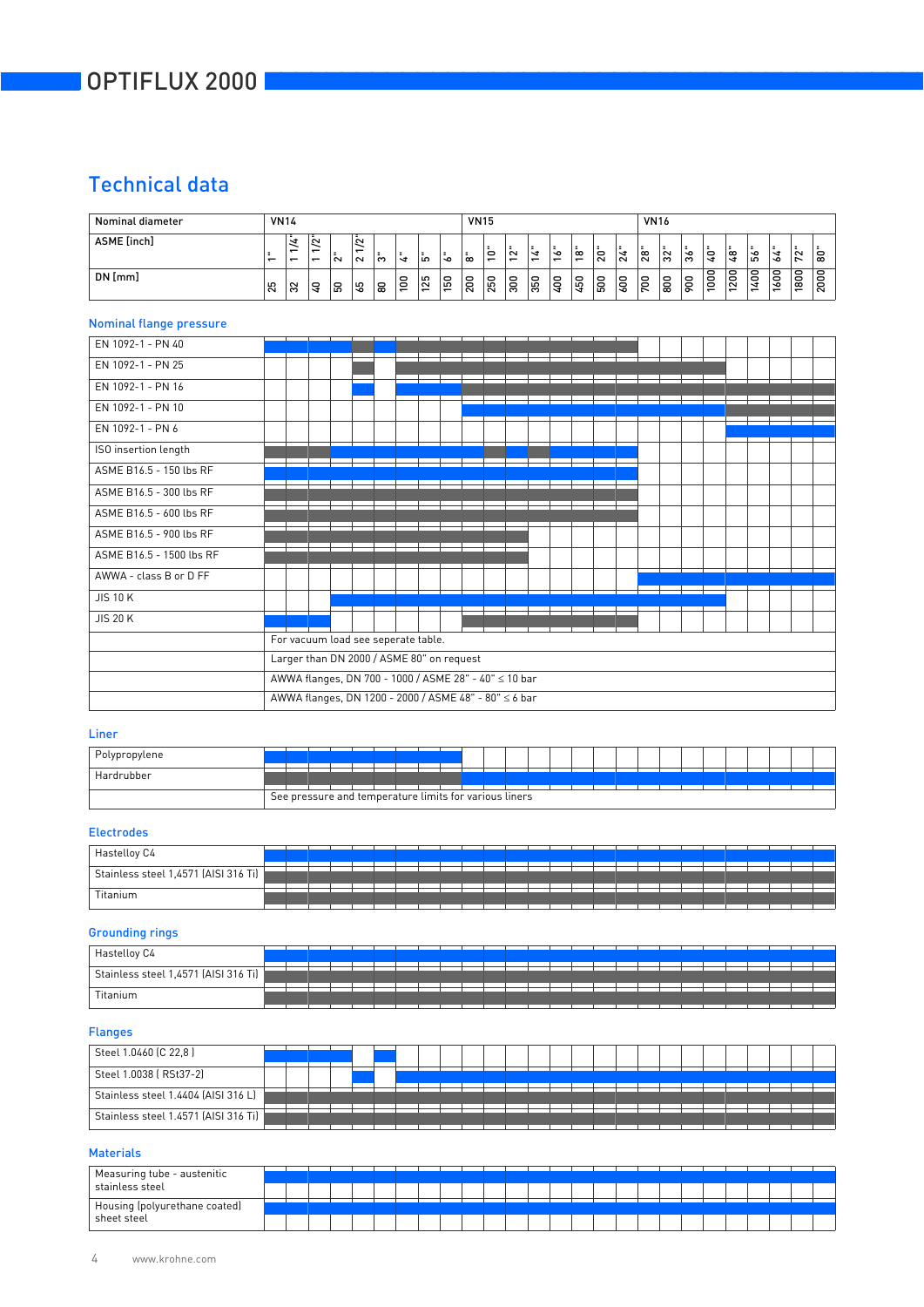| Nominal diameter                  |    | <b>VN14</b>                                      |                                                                                 |              |                         |                            |     |     |      | <b>VN15</b> |           |                   |               |                            |     |     |     | <b>VN16</b> |     |     |      |                       |                                 |                                 |                            |      |
|-----------------------------------|----|--------------------------------------------------|---------------------------------------------------------------------------------|--------------|-------------------------|----------------------------|-----|-----|------|-------------|-----------|-------------------|---------------|----------------------------|-----|-----|-----|-------------|-----|-----|------|-----------------------|---------------------------------|---------------------------------|----------------------------|------|
| ASME [inch]                       | -  | યુ<br>$\overline{ }$<br>$\overline{\phantom{0}}$ | $\mathcal{L}^{\bullet}$<br>$\overline{\phantom{0}}$<br>$\overline{\phantom{0}}$ | $\bar{\sim}$ | $\frac{1}{2}$<br>$\sim$ | ໍ່ຕ                        | ١į. | 的   | ' సం | ' ఙ         | $10^{-4}$ | Ξ.<br>$\tilde{c}$ | $\frac{1}{4}$ | $\overline{\phantom{a}}^1$ | 18" | 20" | 24  | 28"         | 32" | 36" | 40"  | ်ဆွ                   | 56"                             | ائي.<br>وف                      | $\ddot{\phantom{a}}$<br>Ż, | នៃ   |
| DN [mm]                           | 25 | 32                                               | ੩                                                                               | ន            | 59                      | ា<br>ខ                     | 100 | 125 | 150  | 200         | 250       | 300               | 350           | 400                        | 450 | 500 | leg | 700         | 800 | 900 | 1000 | 200<br>$\overline{ }$ | 400<br>$\overline{\phantom{0}}$ | 600<br>$\overline{\phantom{0}}$ | 1800                       | 2000 |
| Housing stainless steel           |    |                                                  |                                                                                 |              |                         |                            |     |     |      |             |           |                   |               |                            |     |     |     |             |     |     |      |                       |                                 |                                 |                            |      |
| Die-cast aluminium connection box |    |                                                  |                                                                                 |              |                         |                            |     |     |      |             |           |                   |               |                            |     |     |     |             |     |     |      |                       |                                 |                                 |                            |      |
| (polyurethane coated)             |    |                                                  |                                                                                 |              |                         |                            |     |     |      |             |           |                   |               |                            |     |     |     |             |     |     |      |                       |                                 |                                 |                            |      |
| Stainless steel connection box    |    |                                                  |                                                                                 |              |                         |                            |     |     |      |             |           |                   |               |                            |     |     |     |             |     |     |      |                       |                                 |                                 |                            |      |
|                                   |    |                                                  |                                                                                 |              |                         | Other materials on request |     |     |      |             |           |                   |               |                            |     |     |     |             |     |     |      |                       |                                 |                                 |                            |      |

#### Protection category

| I IP 66 / 67 eq. NEMA 4/4X / 6 |  |  |  |  |  |  |  |  |  |  |  |  |  |
|--------------------------------|--|--|--|--|--|--|--|--|--|--|--|--|--|
|                                |  |  |  |  |  |  |  |  |  |  |  |  |  |
| IP 68 field eg. NEMA 6P        |  |  |  |  |  |  |  |  |  |  |  |  |  |
|                                |  |  |  |  |  |  |  |  |  |  |  |  |  |
| IP 68 factory eq. NEMA 6P      |  |  |  |  |  |  |  |  |  |  |  |  |  |

#### Approvals

| Non-Ex               |  |                                                      |  |  |  |  |  |  |  |  |  |  |  |
|----------------------|--|------------------------------------------------------|--|--|--|--|--|--|--|--|--|--|--|
| EEx zone 1/2         |  |                                                      |  |  |  |  |  |  |  |  |  |  |  |
| FM - class I div. 2  |  |                                                      |  |  |  |  |  |  |  |  |  |  |  |
| CSA-GP               |  |                                                      |  |  |  |  |  |  |  |  |  |  |  |
| CSA - class I div. 2 |  |                                                      |  |  |  |  |  |  |  |  |  |  |  |
| SAA - Aus Ex zone 2  |  |                                                      |  |  |  |  |  |  |  |  |  |  |  |
| TIIS - zone 2        |  |                                                      |  |  |  |  |  |  |  |  |  |  |  |
|                      |  | Please note the approvals are for flow sensors only. |  |  |  |  |  |  |  |  |  |  |  |

#### Versions

| Compact + IFC 300 C        |  |  |  |  |  |  |  |  |  |  |  |  |  |
|----------------------------|--|--|--|--|--|--|--|--|--|--|--|--|--|
| Separate + IFC 300 F, R, W |  |  |  |  |  |  |  |  |  |  |  |  |  |
| Compact + IFC 010 C        |  |  |  |  |  |  |  |  |  |  |  |  |  |
| Separate + IFC 010 W       |  |  |  |  |  |  |  |  |  |  |  |  |  |

#### **Conductivity**

|  | Min. conductivity |
|--|-------------------|
|--|-------------------|

min.  $20 \mu s/cm$ 

 $\blacksquare$  standard  $\blacksquare$  optional  $\Box$  on request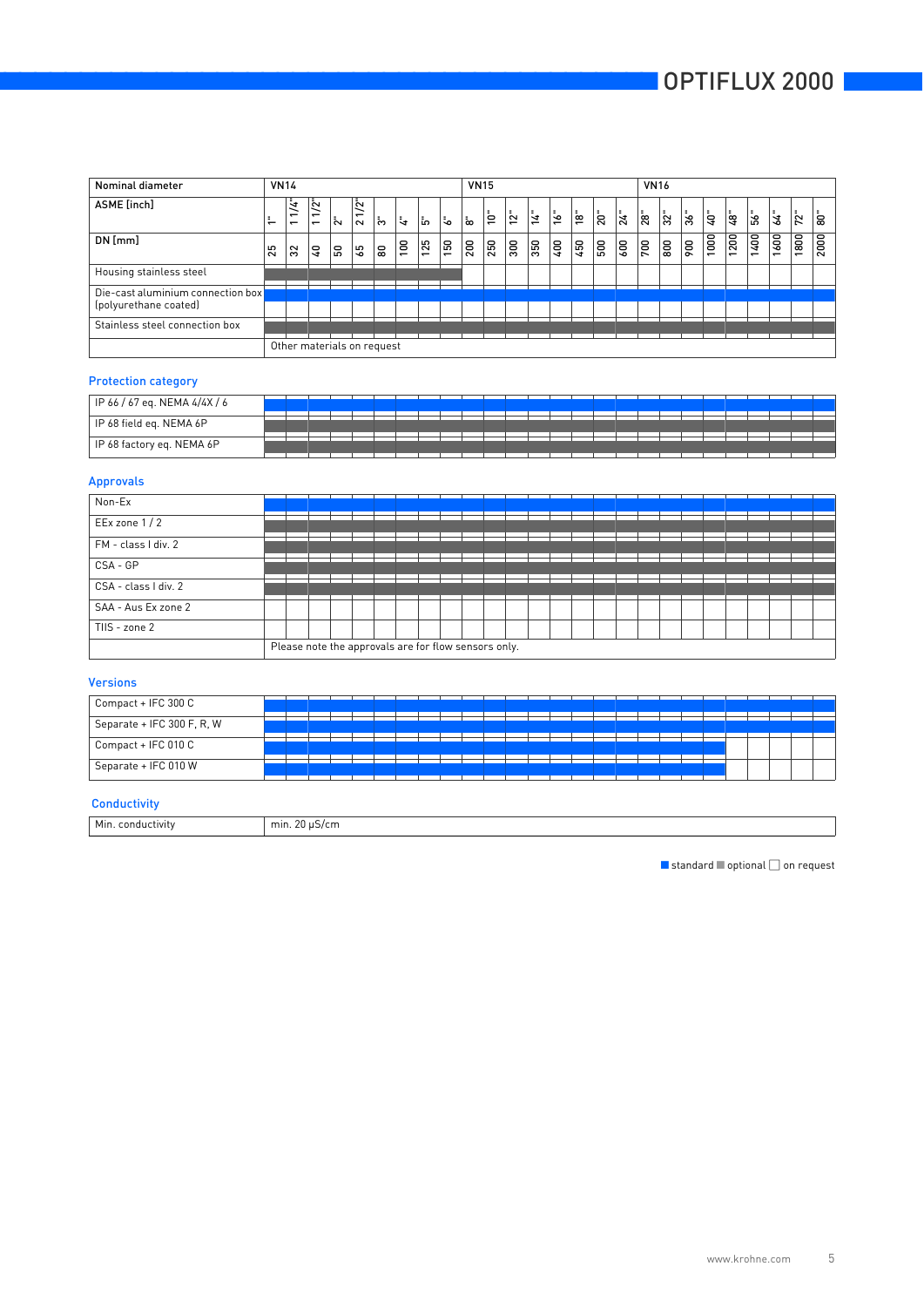# Temperature range

| Temperature range |      | Process [°C] | Ambient [°C] |      |  |
|-------------------|------|--------------|--------------|------|--|
|                   | min. | max.         | min.         | max. |  |

#### Hardrubber

| Separate flow sensor (OPTIFLUX 2000 F) | 80 | -4U |    |
|----------------------------------------|----|-----|----|
| Compact with IFC 300 (OPTIFLUX 2300 C) | 80 | -40 |    |
| Compact with IFC 010 (OPTIFLUX 2010 C) | 80 | -25 | 6U |

#### Polypropylene

| Separate flow sensor (OPTIFLUX 2000 F) |                                           | 90 | -40   |    |  |  |
|----------------------------------------|-------------------------------------------|----|-------|----|--|--|
| Compact with IFC 300 (OPTIFLUX 2300 C) | -5                                        | 90 | -40.  |    |  |  |
| Compact with IFC 010 (OPTIFLUX 2010 C) |                                           | 90 | $-25$ | 60 |  |  |
|                                        | * Polypropylene available for DN 25 - 150 |    |       |    |  |  |

| Temperature range |      | Process [°F] | Ambient [°F <sup>1</sup> |      |  |
|-------------------|------|--------------|--------------------------|------|--|
|                   | min. | max.<br>     | min.                     | max. |  |

#### Hardrubber

| Separate flow sensor (OPTIFLUX 2000 F) | ົາ<br>دے       | 176 | -40   | 49               |
|----------------------------------------|----------------|-----|-------|------------------|
| Compact with IFC 300 (OPTIFLUX 2300 C) | $\Omega$<br>دے | 176 | $-40$ | 149              |
| Compact with IFC 010 (OPTIFLUX 2010 C) | າາ<br>دے       | 176 |       | 140 <sub>1</sub> |

#### Polypropylene

|                                        | * Polypropylene available for ASME 1" - 6" |     |       |     |  |  |
|----------------------------------------|--------------------------------------------|-----|-------|-----|--|--|
| Compact with IFC 010 (OPTIFLUX 2010 C) | 23                                         | 194 | $-13$ | 140 |  |  |
| Compact with IFC 300 (OPTIFLUX 2300 C) | 23                                         | 194 | $-40$ | 149 |  |  |
| Separate flow sensor (OPTIFLUX 2000 F) | 23                                         | 194 | -40   | 149 |  |  |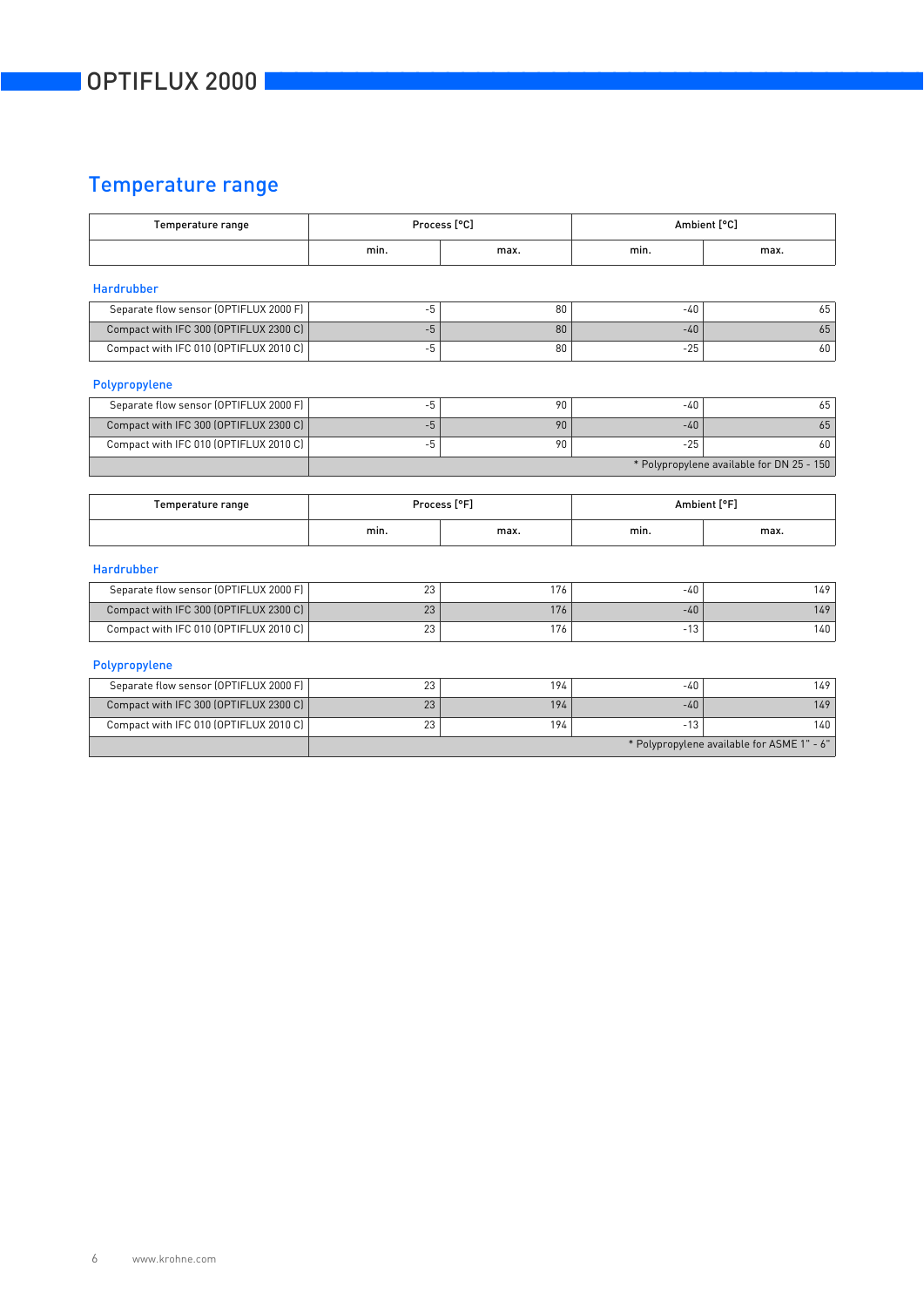# Vacuum load

| Liner         | <b>Diameter</b> | Minimum operating pressure absolute in mbar (abs) at process temperature |                |                                                                    |                |  |  |  |
|---------------|-----------------|--------------------------------------------------------------------------|----------------|--------------------------------------------------------------------|----------------|--|--|--|
|               | [mm]            | $20^{\circ}$ C                                                           | $40^{\circ}$ C | $60^{\circ}$ C                                                     | $80^{\circ}$ C |  |  |  |
| Polypropylene | DN 25 - 150     | 250                                                                      | 250            | 400                                                                | 400            |  |  |  |
| Hardrubber    | DN 200 - 300    | 250                                                                      | 250            | 400                                                                | 400            |  |  |  |
|               | DN 350 - 1000   | 500                                                                      | 500            | 600                                                                | 600            |  |  |  |
|               | DN 1200 - 3000  | 600                                                                      | 600            | 750                                                                | 750            |  |  |  |
|               |                 |                                                                          |                |                                                                    |                |  |  |  |
|               |                 |                                                                          |                |                                                                    |                |  |  |  |
| Liner         | <b>Diameter</b> |                                                                          |                | Minimum operating pressure absolute in psia at process temperature |                |  |  |  |
|               | [inch]          | 68°F                                                                     | 104°F          | 140°F                                                              | 176°F          |  |  |  |
| Polypropylene | $1" - 6"$       | 3,6                                                                      | 3,6            | 5,8                                                                | 5,8            |  |  |  |
| Hardrubber    | $8" - 12"$      | 3,6                                                                      | 3,6            | 5,8                                                                | 5,8            |  |  |  |
|               | $14" - 40"$     | 7,3                                                                      | 7,3            | 8,7                                                                | 8,7            |  |  |  |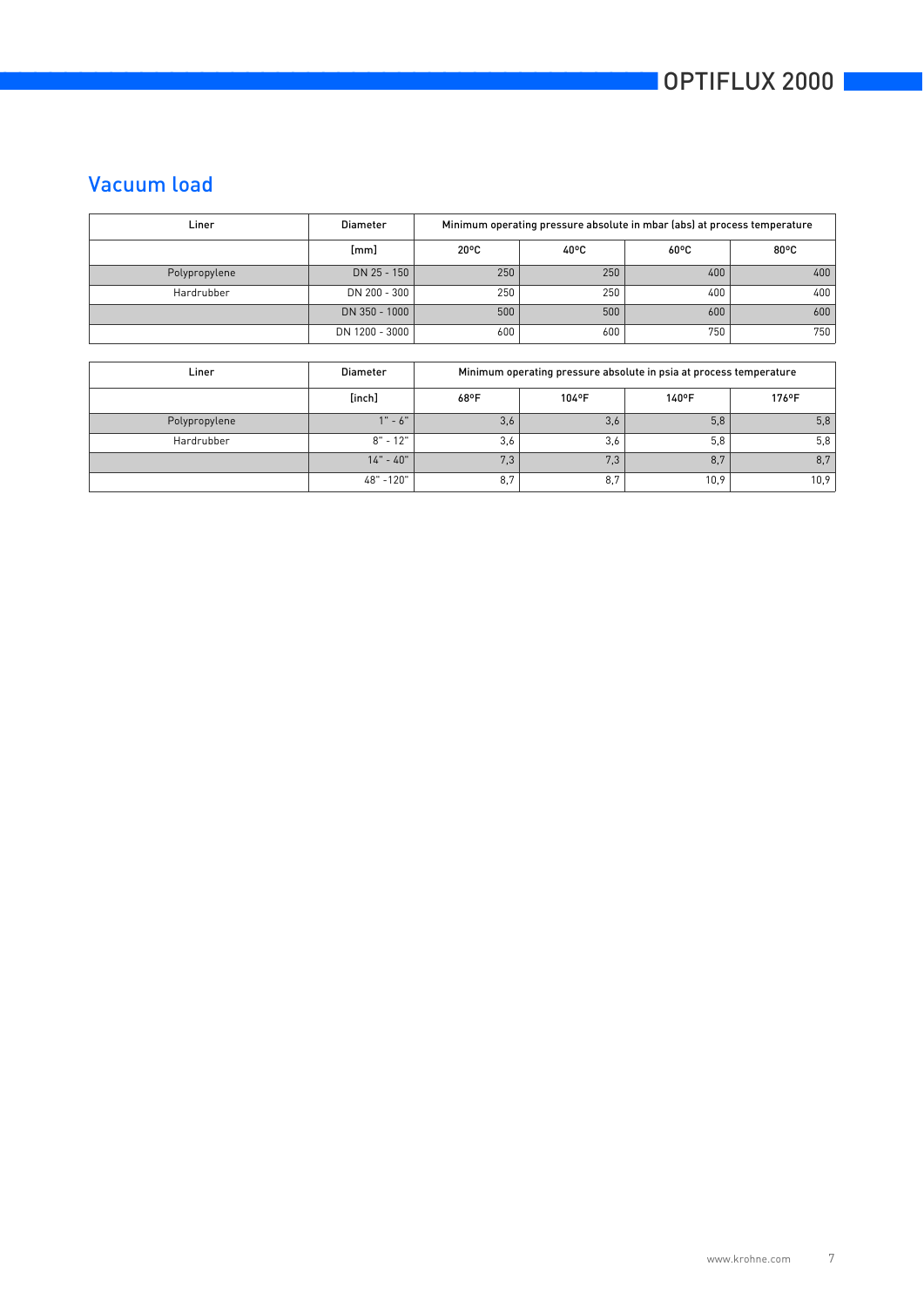# Dimensions and Weights

|           | Nominal size     | Dimensions [mm] |                          |      |      |      |                          | Approx. |                  |
|-----------|------------------|-----------------|--------------------------|------|------|------|--------------------------|---------|------------------|
| DN        | PN               |                 | L                        | H    | W    |      | T                        |         | weight           |
| [mm]      | [bar]            | DIN             | IS <sub>0</sub>          |      |      | box  | 010                      | 300     | [kg]             |
| DN25150   |                  |                 |                          |      |      |      |                          |         |                  |
| 25        | 40               | 150             | 200                      | 140  | 115  | 218  | 245                      | 297     | 5                |
| 32        | 40               | 150             | 200                      | 157  | 140  | 235  | 262                      | 314     | $\boldsymbol{6}$ |
| 40        | 40               | 150             | 200                      | 166  | 150  | 244  | 271                      | 323     | $\sqrt{7}$       |
| 50        | 40               | 200             | 200                      | 186  | 165  | 264  | 291                      | 343     | $11$             |
| 65        | 16               | 200             | 200                      | 200  | 185  | 278  | 305                      | 357     | $\overline{9}$   |
| 80        | 40               | 200             | 200                      | 209  | 200  | 287  | 314                      | 366     | 14               |
| 100       | 16               | 250             | 250                      | 237  | 220  | 315  | 342                      | 394     | 15               |
| 125       | 16               | 250             | 250                      | 266  | 250  | 344  | 371                      | 423     | 19               |
| 150       | 16               | 300             | 300                      | 300  | 285  | 378  | 405                      | 457     | 27               |
| DN200600  |                  |                 |                          |      |      |      |                          |         |                  |
| 200       | 10               | 350             | 350                      | 361  | 340  | 439  | 466                      | 518     | 34               |
| 250       | 10               | 400             | 450                      | 408  | 395  | 486  | 513                      | 565     | $48\,$           |
| 300       | 10               | 500             | 500                      | 458  | 445  | 536  | 563                      | 615     | 58               |
| 350       | $10$             | 500             | 550                      | 510  | 505  | 588  | 615                      | 667     | ${\bf 78}$       |
| 400       | 10               | 600             | 600                      | 568  | 565  | 646  | 673                      | 725     | 101              |
| 450       | 10               | 600             | $\overline{\phantom{a}}$ | 618  | 615  | 696  | 723                      | 775     | 111              |
| 500       | 10               | 600             | ÷,                       | 671  | 670  | 749  | 776                      | 828     | 130              |
| 600       | 10               | 600             |                          | 781  | 780  | 859  | 886                      | 938     | 165              |
| DN7002000 |                  |                 |                          |      |      |      |                          |         |                  |
| 700       | 10               | 700             | J.                       | 898  | 895  | 976  | 1003                     | 1055    | 248              |
| 800       | 10               | 800             |                          | 1012 | 1015 | 1090 | 1117                     | 1169    | 331              |
| 900       | 10               | 900             |                          | 1114 | 1115 | 1192 | 1219                     | 1271    | 430              |
| 1000      | 10               | 1000            | J.                       | 1225 | 1230 | 1303 | 1330                     | 1382    | 507              |
| 1200      | $\boldsymbol{6}$ | 1200            | ÷,                       | 1417 | 1405 | 1495 | $\overline{\phantom{a}}$ | 1574    | 555              |
| 1400      | 6                | 1400            | $\overline{\phantom{a}}$ | 1619 | 1630 | 1697 | $\overline{\phantom{a}}$ | 1776    | 765              |
| 1600      | $\boldsymbol{6}$ | 1600            | ÷,                       | 1819 | 1830 | 1897 | ÷,                       | 1976    | 1035             |
| 1800      | 6                | 1800            | ÷,                       | 2027 | 2045 | 2105 | J.                       | 2184    | 1470             |
| 2000      | $\boldsymbol{6}$ | 2000            | ÷,                       | 2259 | 2265 | 2337 | $\overline{\phantom{a}}$ | 2416    | 1860             |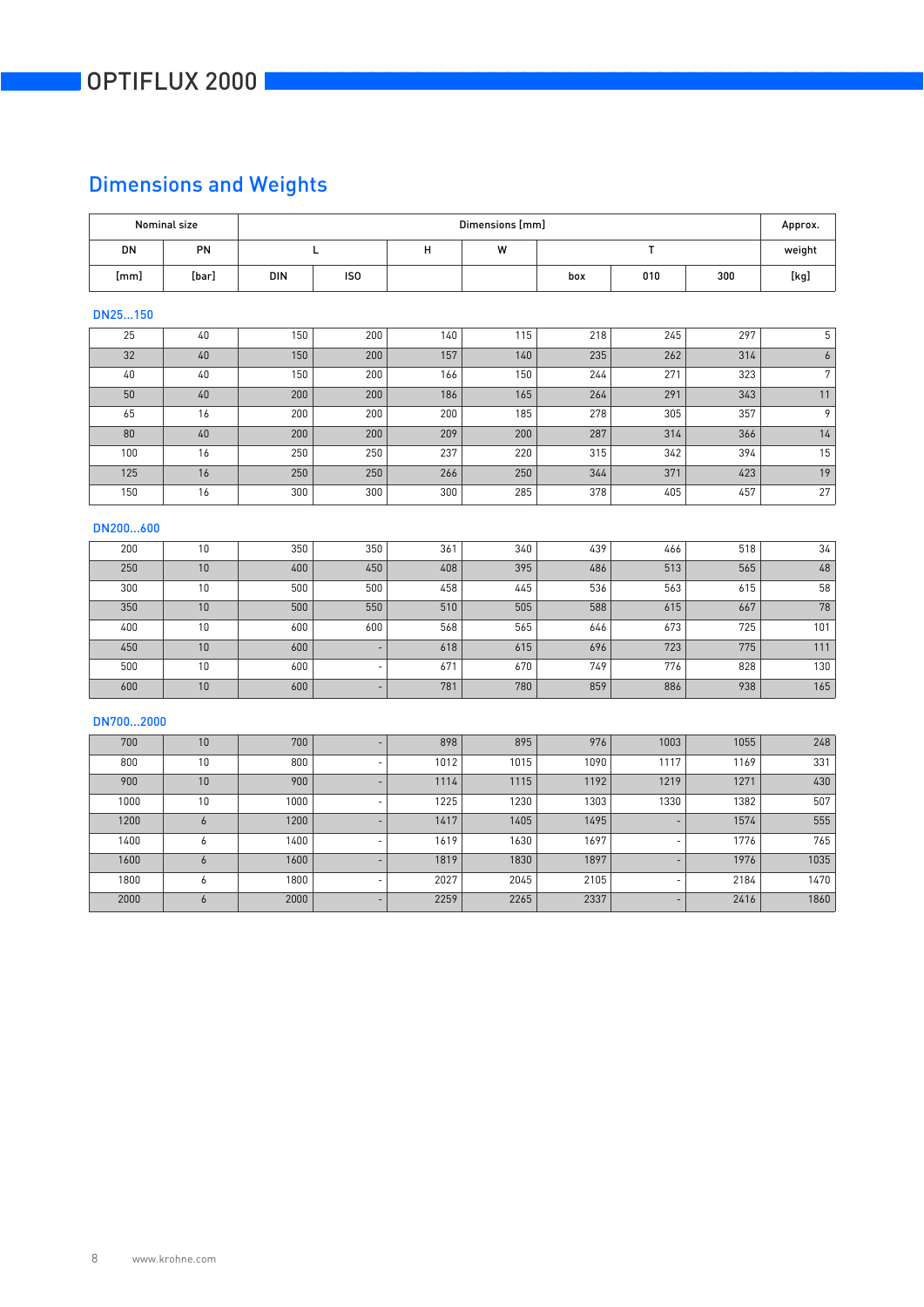# nnnnnn 1000<br>No

|             | <b>Nominal size</b> | Dimensions 150lbs [inch] |                                                                                                                            |      |       |              | Approx.                                    |             |
|-------------|---------------------|--------------------------|----------------------------------------------------------------------------------------------------------------------------|------|-------|--------------|--------------------------------------------|-------------|
| <b>ASME</b> | PN                  | L.                       | H                                                                                                                          | W    |       | $\mathsf{T}$ |                                            | weight      |
| [inch]      | [psi]               |                          |                                                                                                                            |      | box   | 010          | 300                                        | $[l$ bs $]$ |
| DN1"6"      |                     |                          |                                                                                                                            |      |       |              |                                            |             |
| 1"          | 284                 | 5,91                     | 5,39                                                                                                                       | 4,25 | 8,46  | 9,53         | 11,57                                      | 18          |
| 11/2"       | 284                 | 5,91                     | 6,1                                                                                                                        | 5    | 9,17  | 10,24        | 12,28                                      | 22          |
| 2"          | 284                 | 7,87                     | 7,05                                                                                                                       | 5,98 | 10,12 | 11,18        | 13,23                                      | 29          |
| 3"          | 284                 | 7,87                     | 8,03                                                                                                                       | 7,5  | 11,1  | 12,17        | 14,21                                      | 37          |
| 4"          | 284                 | 9,84                     | 9.49                                                                                                                       | 9    | 12,56 | 13,62        | 15,67                                      | 51          |
| 5"          | 284                 | 9,84                     | 10,55                                                                                                                      | 10   | 13,62 | 14,69        | 16,73                                      | 60          |
| 6"          | 284                 | 11,81                    | 11,69                                                                                                                      | 11   | 14,76 | 15,83        | 17,87                                      | 75          |
| DN8"24"     |                     |                          |                                                                                                                            |      |       |              |                                            |             |
| 8"          | 284                 | 13,78                    | 14,25                                                                                                                      | 13,5 | 17,32 | 18,39        | 20,43                                      | 95          |
| 10"         | 284                 | 15,75                    | 16,3                                                                                                                       | 16   | 19,37 | 20,43        | 22,48                                      | 143         |
| 12"         | 284                 | 19,69                    | 18,78                                                                                                                      | 19   | 21,85 | 22,91        | 24,96                                      | 207         |
| 14"         | 284                 | 27,56                    | 20,67                                                                                                                      | 21   | 23,74 | 24,8         | 26,85                                      | 284         |
| 16"         | 284                 | 31,5                     | 22,95                                                                                                                      | 23,5 | 26,02 | 27,09        | 29,13                                      | 364         |
| 18"         | 284                 | 31,5                     | 24,72                                                                                                                      | 25   | 27,8  | 28,86        | 30,91                                      | 410         |
| 20"         | 284                 | 31,5                     | 26,97                                                                                                                      | 27,5 | 30,04 | 31,1         | 33,15                                      | 492         |
| 24"         | 284                 | 31,5                     | 31,38                                                                                                                      | 32   | 34,45 | 35,51        | 37,56                                      | 675         |
|             |                     |                          |                                                                                                                            |      |       |              | Pressures are applicable at 20 °C (68 °F). |             |
|             |                     |                          | For higher temperatures, the pressure and temperature ratings are as per ASME B16.5 (up to 24") or ASME B16.47<br>$[-24"]$ |      |       |              |                                            |             |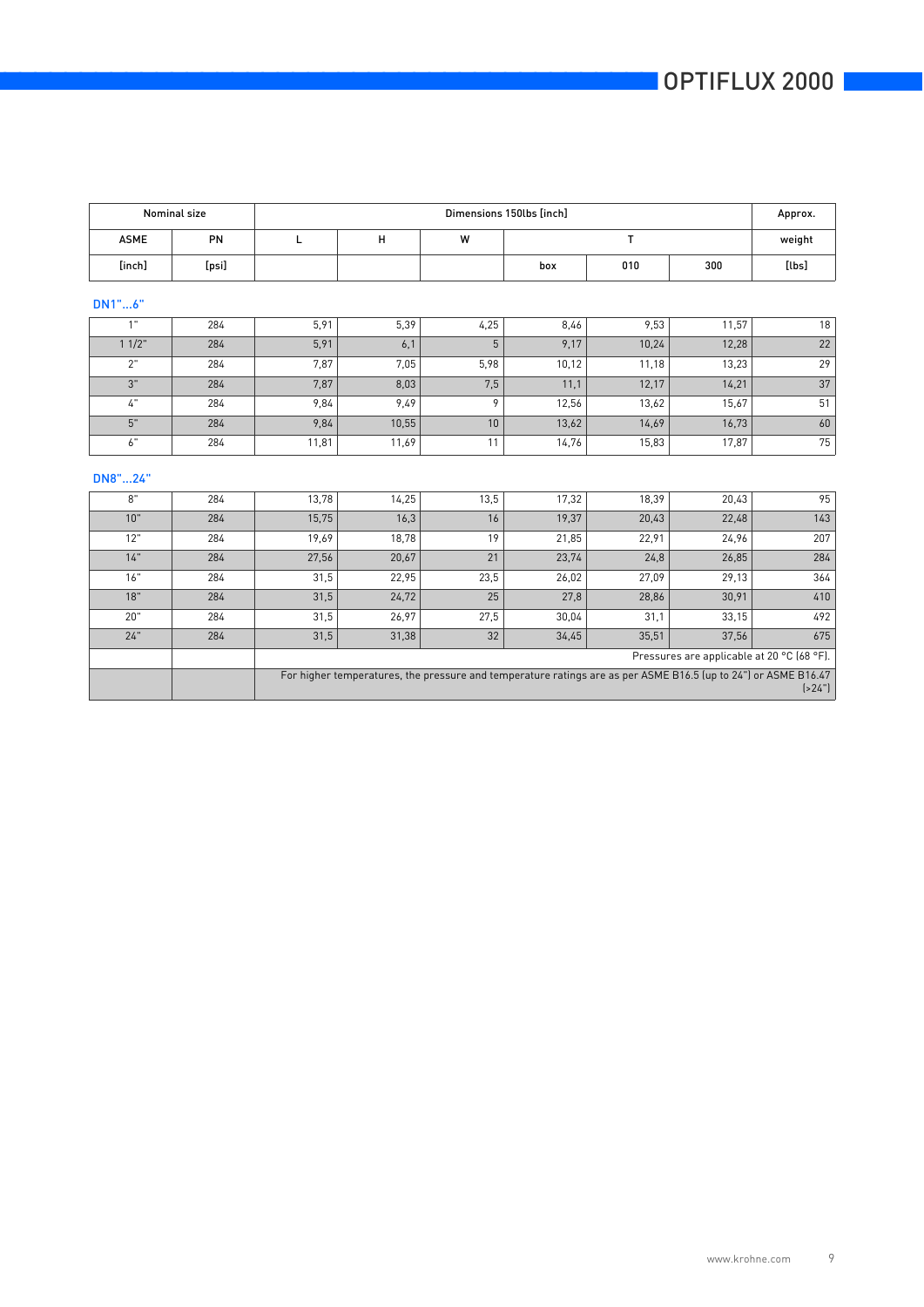|             | <b>Nominal size</b> | Dimensions 150lbs [mm]                                                                                                     |     |       |     |     | Approx.                                    |        |
|-------------|---------------------|----------------------------------------------------------------------------------------------------------------------------|-----|-------|-----|-----|--------------------------------------------|--------|
| <b>ASME</b> | PN                  | L                                                                                                                          | H   | W     |     | T.  |                                            | weight |
| [inch]      | [psi]               |                                                                                                                            |     |       | box | 010 | 300                                        | [kg]   |
| DN1"6"      |                     |                                                                                                                            |     |       |     |     |                                            |        |
| 1"          | 284                 | 150                                                                                                                        | 137 | 108   | 215 | 242 | 294                                        | 8      |
| $11/2$ "    | 284                 | 150                                                                                                                        | 155 | 127   | 233 | 260 | 312                                        | $10\,$ |
| 2"          | 284                 | 200                                                                                                                        | 179 | 152   | 257 | 284 | 336                                        | $13\,$ |
| 3"          | 284                 | 200                                                                                                                        | 204 | 190,5 | 282 | 309 | 361                                        | 17     |
| 4"          | 284                 | 250                                                                                                                        | 241 | 228,6 | 319 | 346 | 398                                        | 23     |
| 5"          | 284                 | 250                                                                                                                        | 268 | 254   | 346 | 373 | 425                                        | $27\,$ |
| 6"          | 284                 | 300                                                                                                                        | 297 | 279,4 | 375 | 402 | 454                                        | 34     |
| DN8"24"     |                     |                                                                                                                            |     |       |     |     |                                            |        |
| 8"          | 284                 | 350                                                                                                                        | 362 | 342,9 | 440 | 467 | 519                                        | 43     |
| 10"         | 284                 | 400                                                                                                                        | 414 | 406,4 | 492 | 519 | 571                                        | $65$   |
| 12"         | 284                 | 500                                                                                                                        | 477 | 482,6 | 555 | 582 | 634                                        | 94     |
| 14"         | 284                 | 700                                                                                                                        | 525 | 533,4 | 603 | 630 | 682                                        | 129    |
| 16"         | 284                 | 800                                                                                                                        | 583 | 596,9 | 661 | 688 | 740                                        | 165    |
| 18"         | 284                 | 800                                                                                                                        | 628 | 635   | 706 | 733 | 785                                        | 186    |
| 20"         | 284                 | 800                                                                                                                        | 685 | 698,5 | 763 | 790 | 842                                        | 223    |
| 24"         | 284                 | 800                                                                                                                        | 797 | 812,8 | 875 | 902 | 954                                        | 306    |
|             |                     |                                                                                                                            |     |       |     |     | Pressures are applicable at 20 °C (68 °F). |        |
|             |                     | For higher temperatures, the pressure and temperature ratings are as per ASME B16.5 (up to 24") or ASME B16.47<br>$[-24"]$ |     |       |     |     |                                            |        |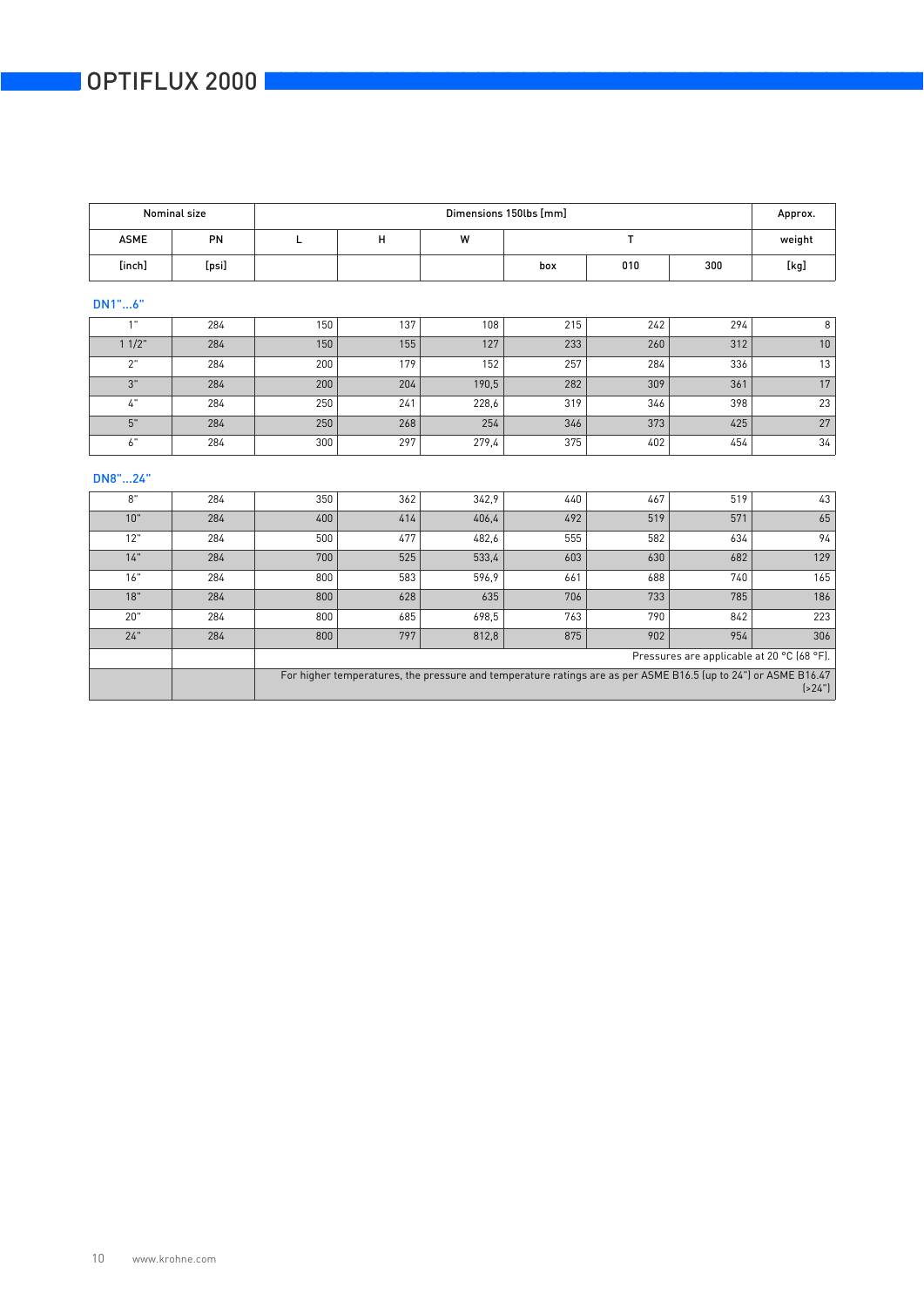# nnnnnn 1000<br>No

|             | Nominal size |       | Dimensions 300lbs [inch] |      |       |       |       |          |  |
|-------------|--------------|-------|--------------------------|------|-------|-------|-------|----------|--|
| <b>ASME</b> | PN           | L     | Н                        | W    |       | T     |       |          |  |
| [inch]      | [psi]        |       |                          |      | box   | 010   | 300   | $[l$ bs] |  |
| DN1"6"      |              |       |                          |      |       |       |       |          |  |
| 1"          | 741          | 5,91  | 5,71                     | 4,87 | 8,78  | 9,84  | 11,89 | 18       |  |
| 11/2"       | 741          | 7,87  | 6,65                     | 6,13 | 9,72  | 10,79 | 12,83 | $20\,$   |  |
| 2"          | 741          | 9,84  | 7,32                     | 6,5  | 10,39 | 11,46 | 13,5  | 29       |  |
| 3"          | 741          | 9,84  | 8,43                     | 8,25 | 11,5  | 12,56 | 14,61 | 37       |  |
| $4"$        | 741          | 11,81 | 10                       | 10   | 13,07 | 14,13 | 16,18 | 51       |  |
| $6"$        | 741          | 12,6  | 12,44                    | 12,5 | 15,51 | 16,57 | 18,62 | 79       |  |
| DN8"24"     |              |       |                          |      |       |       |       |          |  |
| 8"          | 741          | 15,75 | 15,04                    | 15   | 18,11 | 19,17 | 21,22 | 157      |  |
| 10"         | 741          | 19,69 | 17,05                    | 17,5 | 20,12 | 21,18 | 23,23 | 247      |  |
|             |              |       |                          |      |       |       |       |          |  |

| 12" | 741 | 23,62 | 20                                                                                                                         | 20,5 | 23,07 | 24,13 | 26,18                                      | 375  |  |  |
|-----|-----|-------|----------------------------------------------------------------------------------------------------------------------------|------|-------|-------|--------------------------------------------|------|--|--|
| 14" | 741 | 27.56 | 21,65                                                                                                                      | 23   | 24,72 | 25,79 | 27,83                                      | 474  |  |  |
| 16" | 741 | 31,5  | 23,98                                                                                                                      | 25,5 | 27,05 | 28,11 | 30,16                                      | 639  |  |  |
| 20" | 741 | 31,5  | 28,46                                                                                                                      | 30,5 | 31,54 | 32,6  | 34,65                                      | 937  |  |  |
| 24" | 741 | 31,5  | 33,39                                                                                                                      | 36   | 36,46 | 37.52 | 39,57                                      | 1345 |  |  |
|     |     |       |                                                                                                                            |      |       |       | Pressures are applicable at 20 °C (68 °F). |      |  |  |
|     |     |       | For higher temperatures, the pressure and temperature ratings are as per ASME B16.5 (up to 24") or ASME B16.47<br>$[-24"]$ |      |       |       |                                            |      |  |  |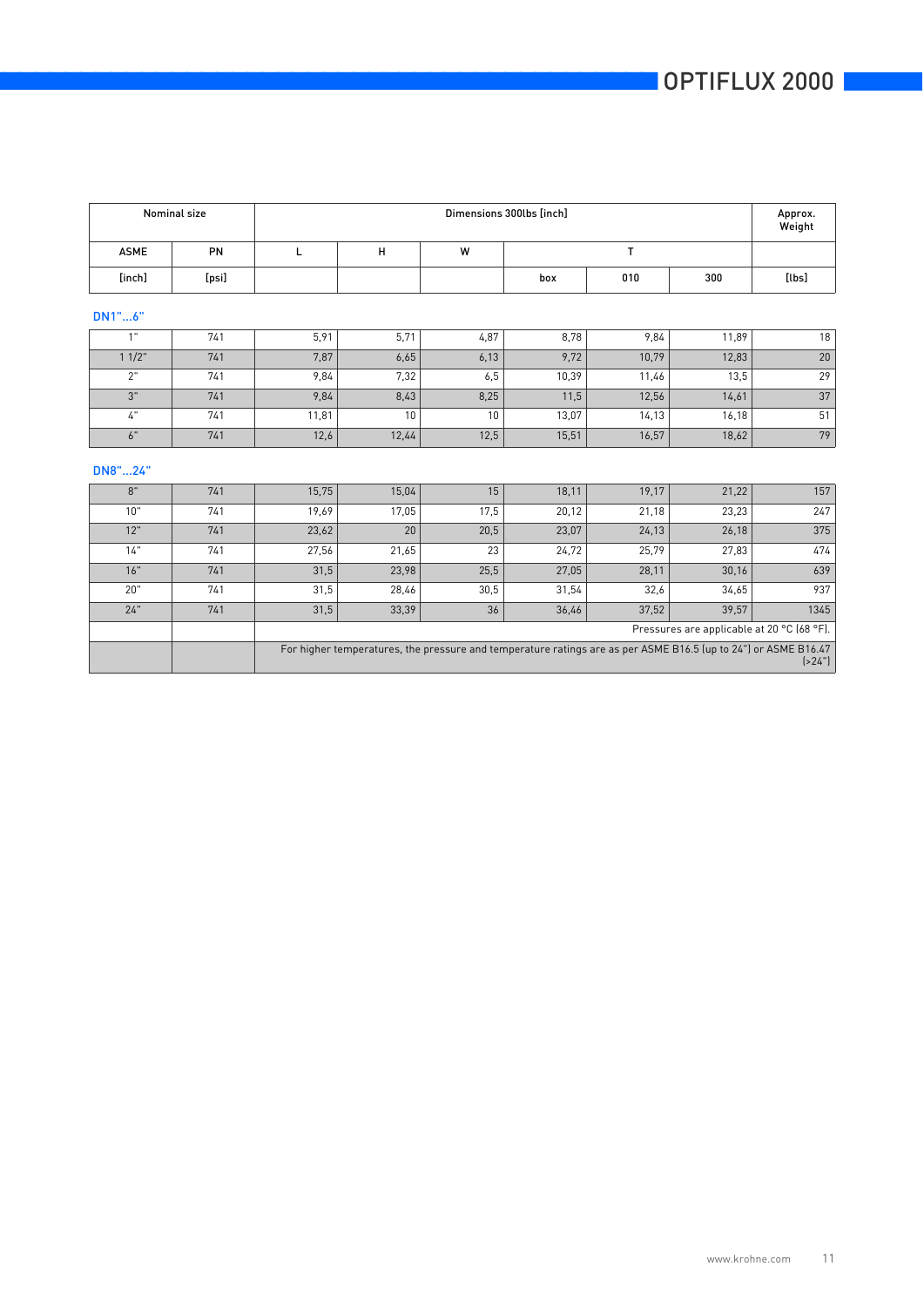| <b>Nominal size</b> |       | Dimensions 300lbs [mm]                                                                                                     |     |       |              |     |      | Approx.     |
|---------------------|-------|----------------------------------------------------------------------------------------------------------------------------|-----|-------|--------------|-----|------|-------------|
| <b>ASME</b>         | PN    | L                                                                                                                          | H   | W     | $\mathsf{T}$ |     |      | weight      |
| [inch]              | [psi] |                                                                                                                            |     |       | box          | 010 | 300  | [kg]        |
| DN1"6"              |       |                                                                                                                            |     |       |              |     |      |             |
| 1"                  | 741   | 150                                                                                                                        | 145 | 123,8 | 223          | 250 | 302  | 8           |
| $11/2$ "            | 741   | 200                                                                                                                        | 169 | 155,6 | 247          | 274 | 326  | $\mathbf 9$ |
| 2"                  | 741   | 250                                                                                                                        | 186 | 165,1 | 264          | 291 | 343  | $13\,$      |
| 3"                  | 741   | 250                                                                                                                        | 214 | 209,6 | 292          | 319 | 371  | 17          |
| 4"                  | 741   | 300                                                                                                                        | 254 | 254   | 332          | 359 | 411  | 23          |
| 6"                  | 741   | 320                                                                                                                        | 316 | 317,5 | 394          | 421 | 473  | 36          |
| DN8"24"             |       |                                                                                                                            |     |       |              |     |      |             |
| 8"                  | 741   | 400                                                                                                                        | 382 | 381   | 460          | 487 | 539  | 71          |
| 10"                 | 741   | 500                                                                                                                        | 433 | 444,5 | 511          | 538 | 590  | 112         |
| 12"                 | 741   | 600                                                                                                                        | 508 | 520,7 | 586          | 613 | 665  | 170         |
| 14"                 | 741   | 700                                                                                                                        | 550 | 584,2 | 628          | 655 | 707  | 215         |
| 16"                 | 741   | 800                                                                                                                        | 609 | 647,7 | 687          | 714 | 766  | 290         |
| 20"                 | 741   | 800                                                                                                                        | 723 | 774,7 | 801          | 828 | 880  | 425         |
| 24"                 | 741   | 800                                                                                                                        | 848 | 914,4 | 926          | 953 | 1005 | 610         |
|                     |       | Pressures are applicable at 20 °C (68 °F).                                                                                 |     |       |              |     |      |             |
|                     |       | For higher temperatures, the pressure and temperature ratings are as per ASME B16.5 (up to 24") or ASME B16.47<br>$[-24"]$ |     |       |              |     |      |             |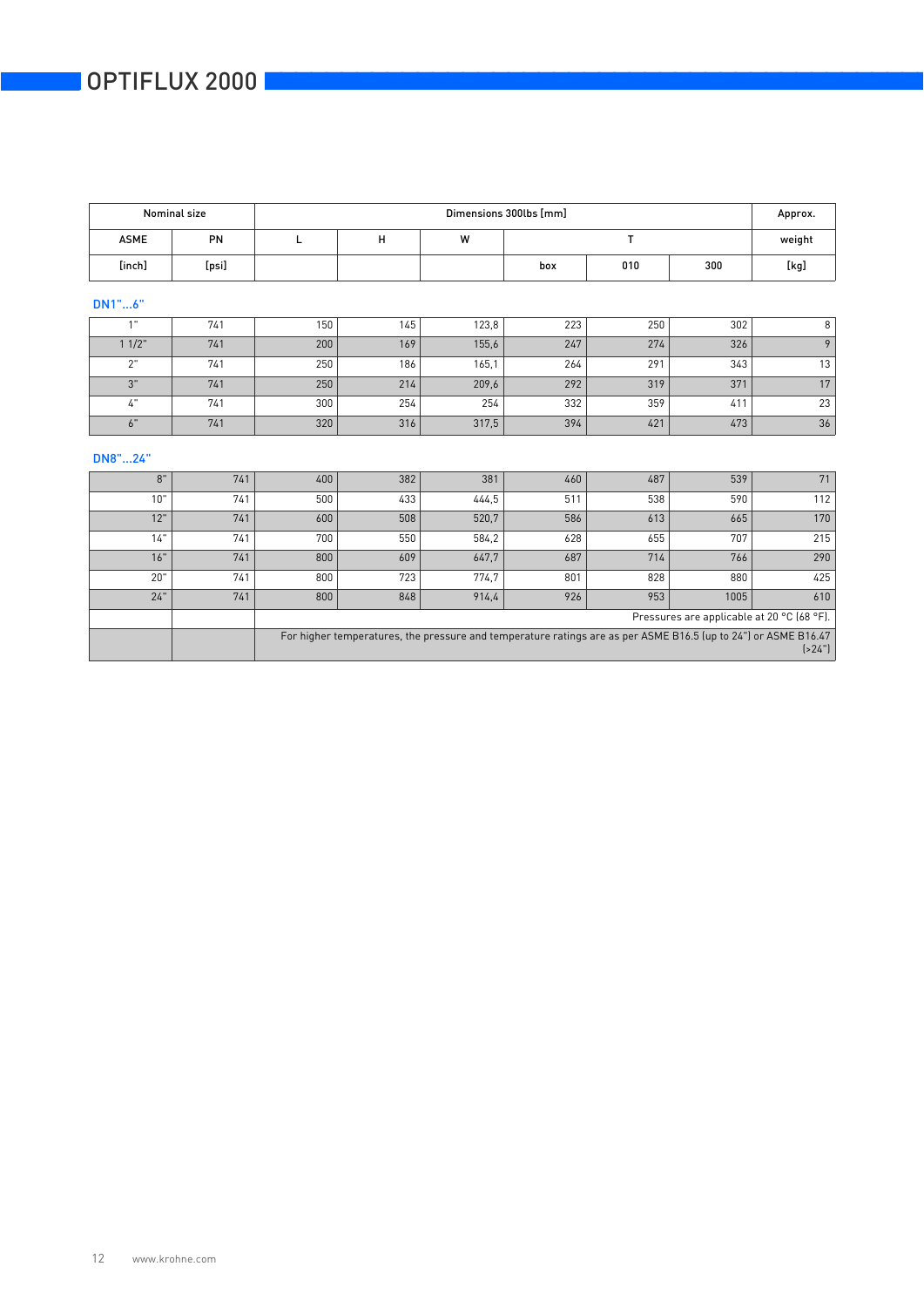## nnnnnn 100<br>No

#### Frontview OPTIFLUX 2000 F Sideview OPTIFLUX 2000 F



a = 77 mm / 3,1" b = 111 mm / 4,4"

#### Frontview OPTIFLUX 2010 C<br>
Sideview OPTIFLUX 2010 C





#### Frontview OPTIFLUX 2300 C Sideview OPTIFLUX 2300 C







a = 77 mm / 3,1" c = 106 mm / 4,2"



a = 105 mm / 4,2" c = 140mm / 5,5"



c = 260 mm / 10,2"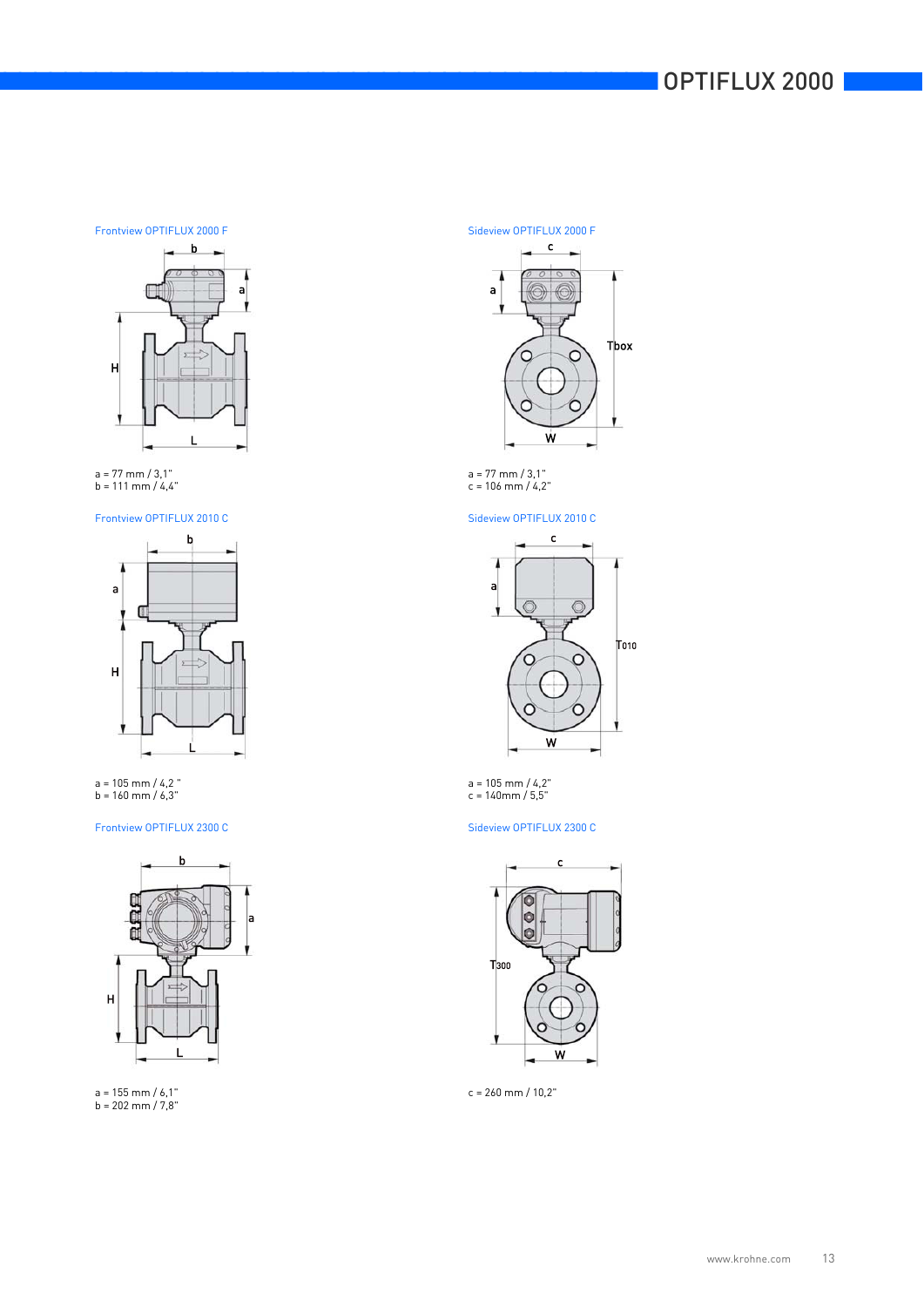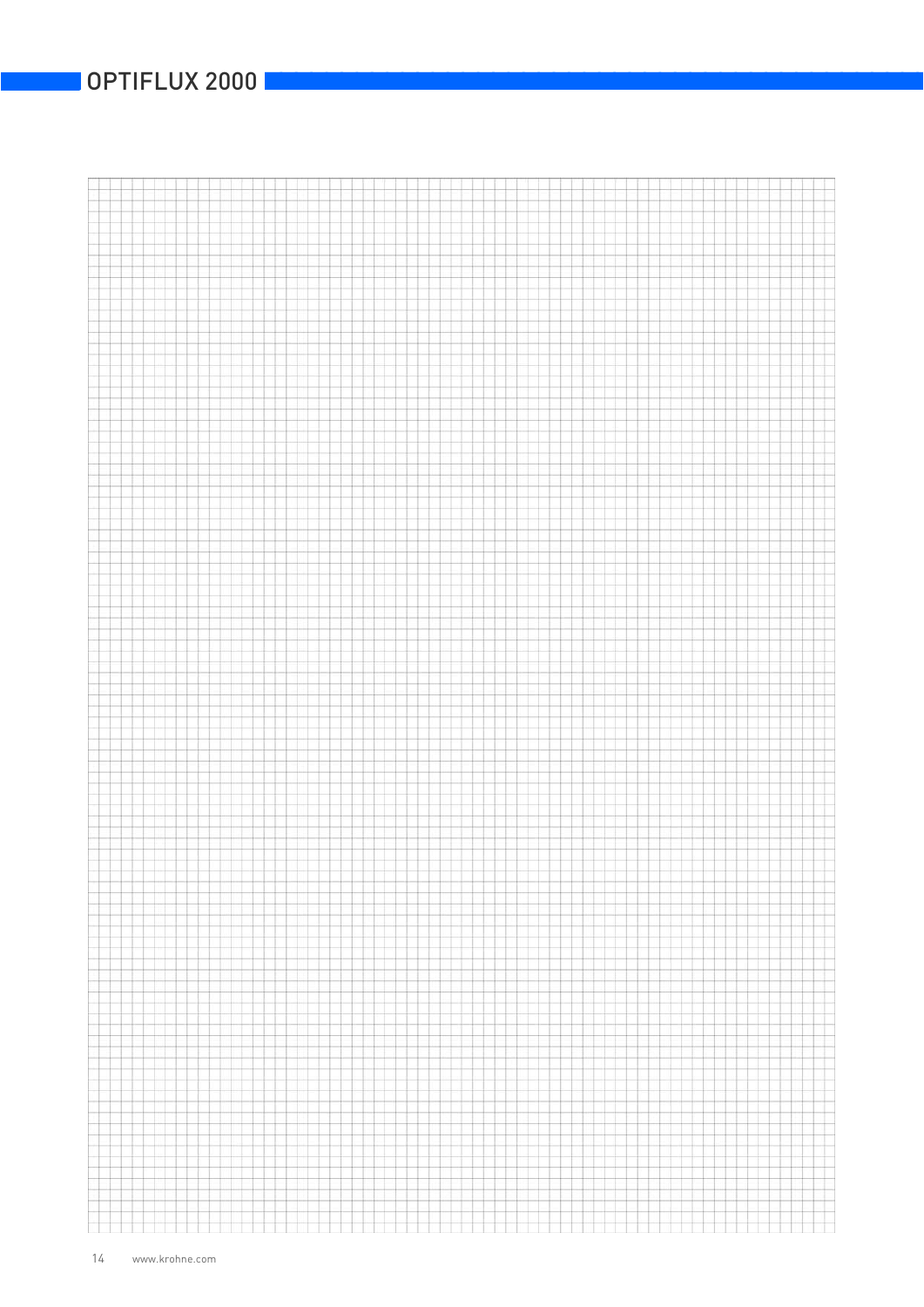# ţ Щ L 1 t Ц ļ l

I

т

t

т